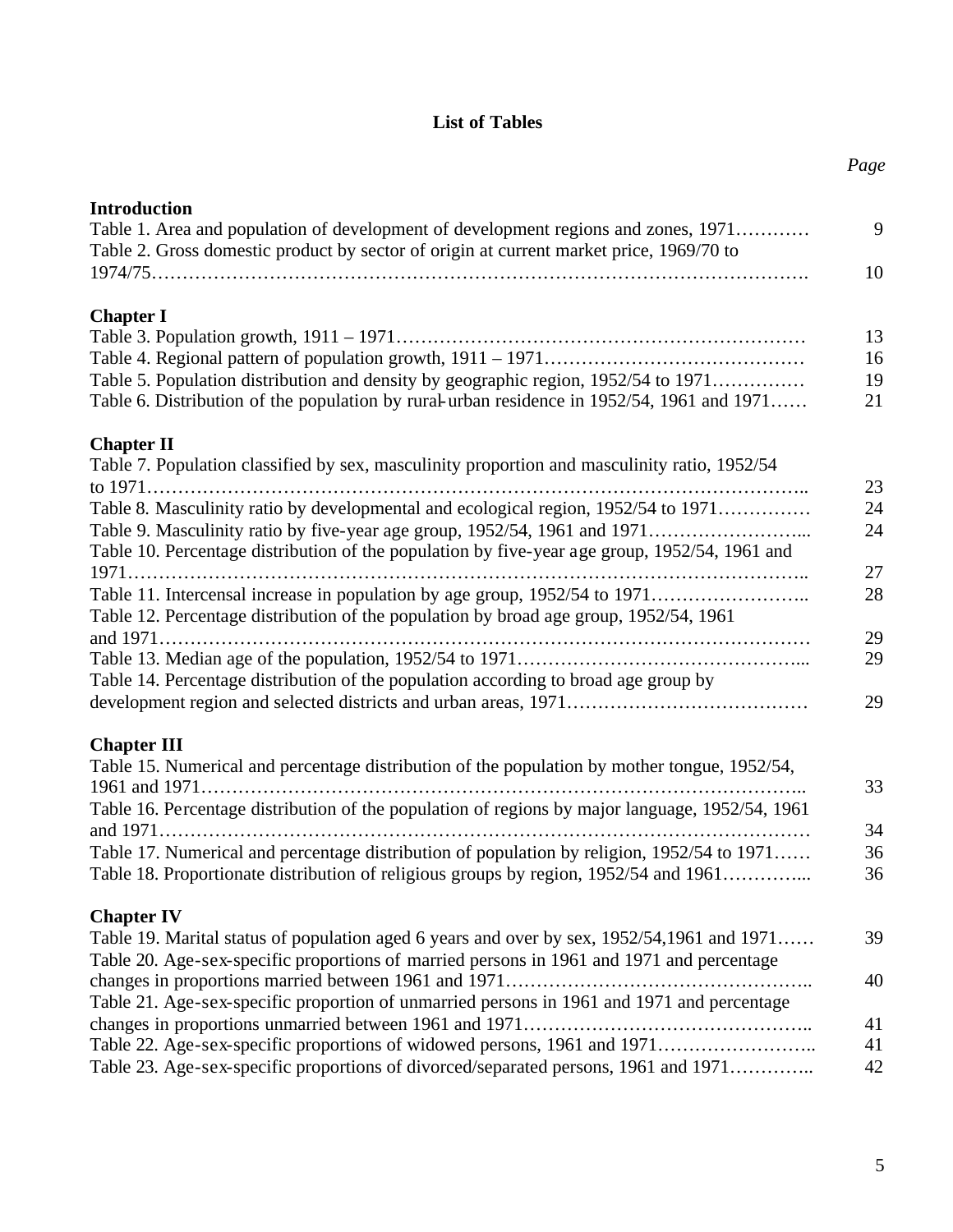| Table 24. Ever-married persons as proportion of total population by age, sex and selected           | 43 |
|-----------------------------------------------------------------------------------------------------|----|
| Table 25. Means age at marriage (in years) of women by current age and region of residence,         | 44 |
| Table 26. Proportion of ever-married population 6 years and over by region and sex, 1961            | 45 |
| Table 27. Proportion of ever-married persons by age, sex, literacy status and rural-urban           | 46 |
| <b>Chapter V</b>                                                                                    |    |
|                                                                                                     | 49 |
|                                                                                                     | 51 |
|                                                                                                     | 52 |
| Table 31. Adjusted age-specific death rates by sex, 1974-1975, 1976 and 1977-78                     | 53 |
| Table 32. Crude death rate (CDR) and infant mortality rate (IMR) by urban-rural residence           |    |
|                                                                                                     | 57 |
| <b>Chapter VI</b>                                                                                   |    |
|                                                                                                     | 61 |
| Table 34. Child-woman ratio <sup>a</sup> , selected countries of the ESCAP region, various censuses | 62 |
|                                                                                                     | 63 |
| Table 36. Selected fertility measures and demographic and social indicators for various             |    |
|                                                                                                     | 65 |
| Table 37. Estimated crude birth rates by rural-urban residence, 1974-1975, 1976, 1977-1978          | 66 |
|                                                                                                     |    |
| Table 38. Age-specific fertility rates, urban and rural areas, 1974-1975 and 1977-1978              | 66 |
| Table 39. Mean number of children ever born by background variables and                             | 66 |
|                                                                                                     |    |
| <b>Chapter VII</b>                                                                                  |    |
| Table 40. List of media provided by the Information, Education and Communication                    |    |
|                                                                                                     | 79 |
|                                                                                                     | 82 |
| Table 42. Contraceptive mix in a given year: percentage of acceptors by method accepted             | 82 |
| Table 43. Percentage distribution of family planning acceptors by month of acceptance,              |    |
|                                                                                                     | 84 |
| Table 44. Characteristics of pill acceptors by year of acceptance, 1970/71 to 1975/76               | 84 |
| Table 45. Characteristics of IUD acceptors by hear of insertion, 1970/71 to 1975/76                 | 85 |
| Table 46. Characteristics of vasectomy acceptors by year of Sterilization, 1970/71 to 1975/76       | 86 |
|                                                                                                     | 86 |
|                                                                                                     | 87 |
| Table 49. Births expected to be prevented by family planning programmes up to the year              |    |
| 1976/77                                                                                             | 89 |
|                                                                                                     | 89 |
|                                                                                                     |    |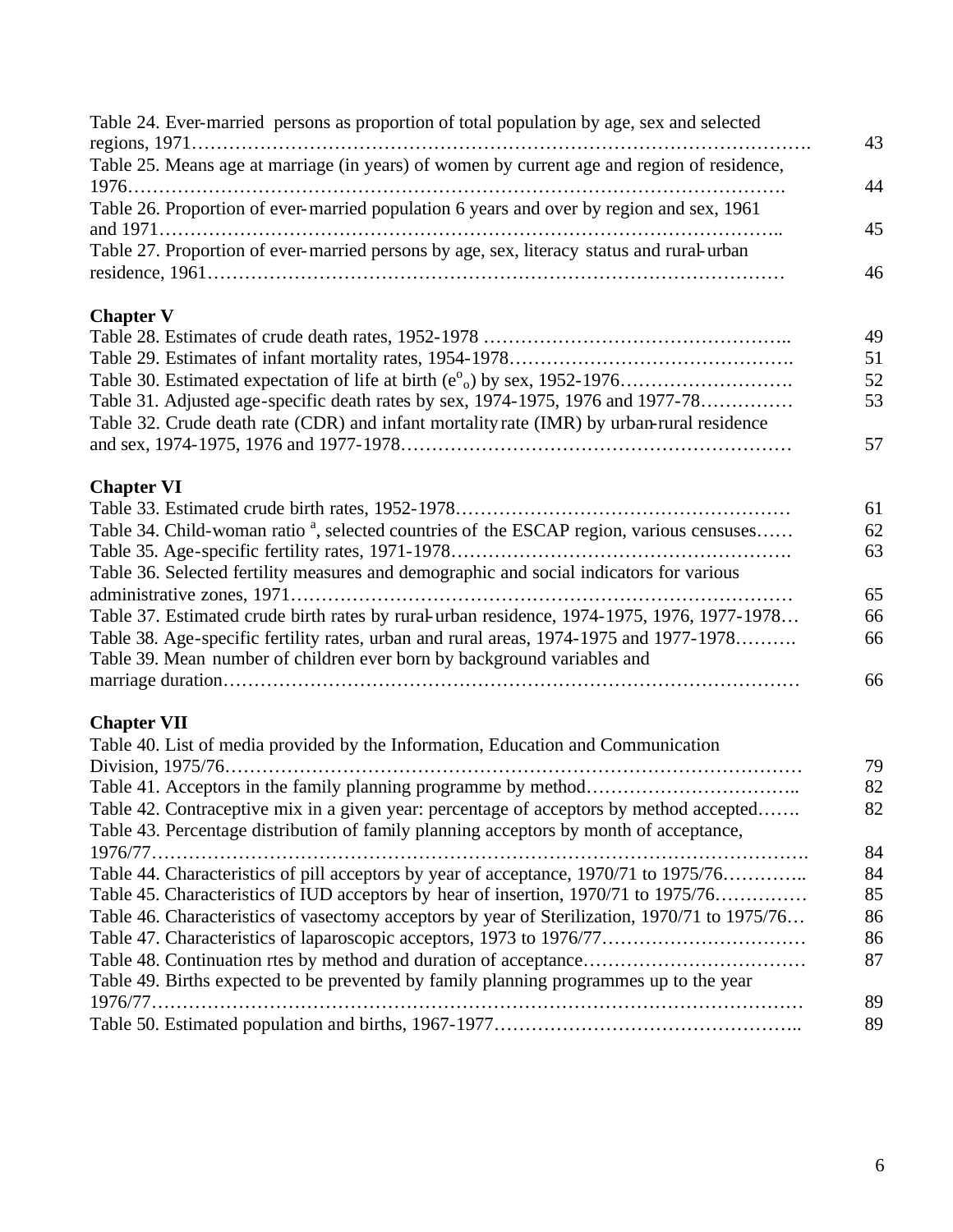## **Chapter VIII**

| Table 51. Important features of the various population projections                      | 92  |
|-----------------------------------------------------------------------------------------|-----|
|                                                                                         | 92  |
|                                                                                         | 92  |
|                                                                                         | 95  |
| Table 55. Proportionate distribution of population by broad age group, 1955-1980        | 95  |
|                                                                                         | 95  |
| Table 57. Assumptions concerning fertility, mortality and migration I A.S. David's      |     |
|                                                                                         | 96  |
|                                                                                         | 97  |
| Table 59. Projections of average annual growth males rate the population under          |     |
|                                                                                         | 97  |
|                                                                                         | 99  |
| Table 61. Assumed life expectancies at birth by sex, 1970-1975 to 1995-2000             | 99  |
|                                                                                         | 99  |
|                                                                                         | 100 |
| Table 64. Percentage distribution of the total population by broad age group, 1971-1986 | 101 |
|                                                                                         | 103 |
| Table 66. Percentage distribution of the projected total population by broad age group, |     |
|                                                                                         | 103 |
|                                                                                         |     |

## **Chapter IX**

|                                                                                            | 106 |
|--------------------------------------------------------------------------------------------|-----|
|                                                                                            | 107 |
|                                                                                            | 108 |
|                                                                                            | 110 |
| Table 71. Distribution of health posts by area and health post/population ratio, 1974-1975 | 112 |
| Table 72. Distribution of health institutions by development region. 1973                  | 114 |
| Table 73. Availability, estimated requirements and the production target of medical        |     |
|                                                                                            | 115 |
|                                                                                            | 116 |
|                                                                                            | 118 |
|                                                                                            | 119 |
|                                                                                            | 120 |

# **Chapter X**

| Table 78. Total and economically active population by sex, 1952/54, 1961 and 1971         | 123 |
|-------------------------------------------------------------------------------------------|-----|
|                                                                                           | 125 |
| Table 80. Percentage distribution of economically active population by major industrial   |     |
|                                                                                           | 126 |
| Table 81. Percentage distribution of the economically active population by                |     |
| agricultural and non-agricultural industries for urban and rural areas in 1961 and 1971   | 126 |
| Table 82. Percentage distribution of economically active population by broad              |     |
|                                                                                           | 127 |
| Table 83. Percentage distribution of economically active population by employment status, |     |
|                                                                                           | 128 |
|                                                                                           |     |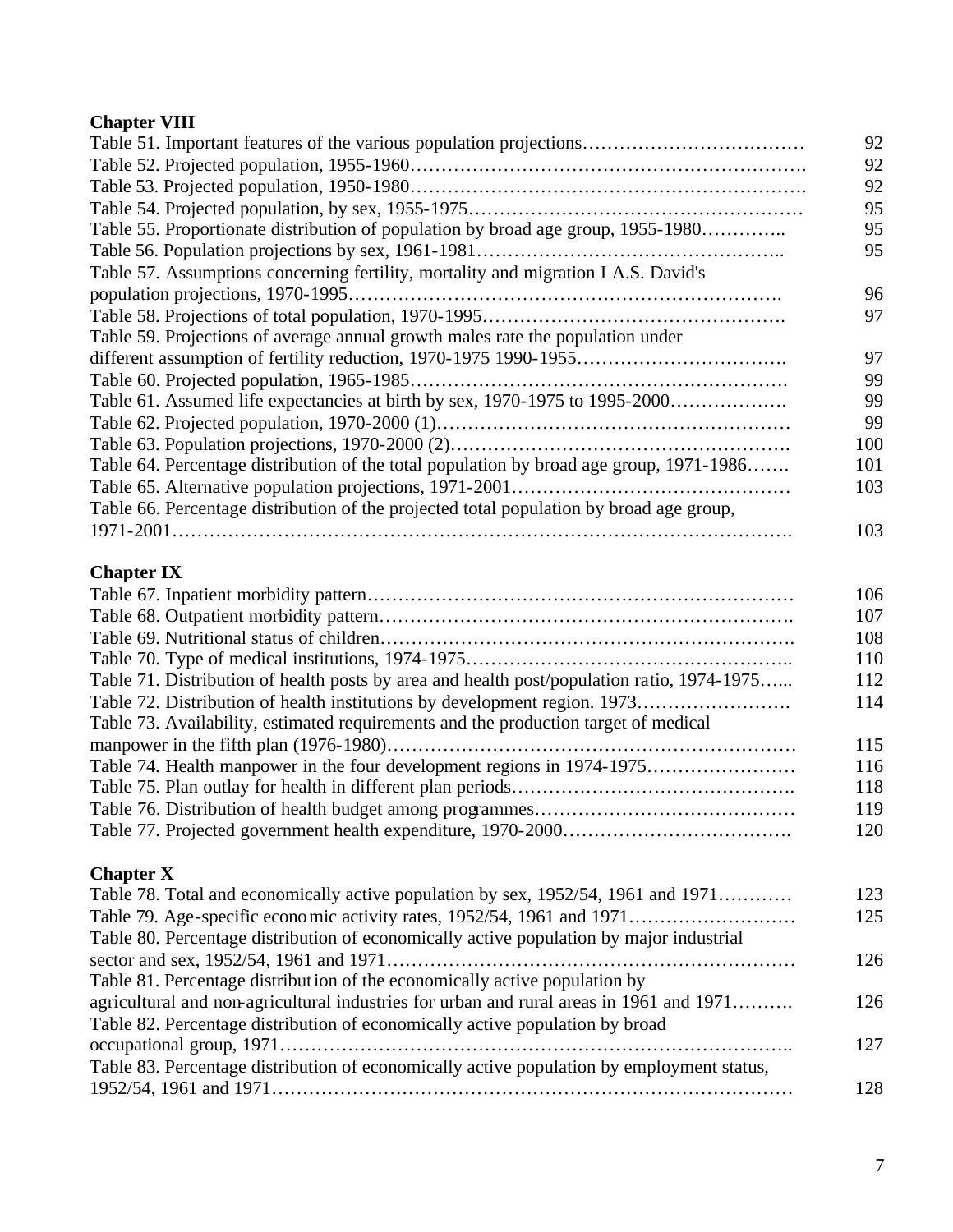| Table 84. Labour force participation rates of persons aged 10 years and over in rural       | 129 |
|---------------------------------------------------------------------------------------------|-----|
| Table 85. Age-specific economic activity rates for various development regions, 1971        | 130 |
| <b>Chapter XI</b>                                                                           |     |
|                                                                                             | 134 |
| Table 87. Percentage distribution of enrolments at first and second level schooling by      |     |
|                                                                                             | 135 |
|                                                                                             | 135 |
| Table 89. Distribution of third level enrolments by courses of study, 1973-1977             | 136 |
| Table 90. Proportion of population aged 6-24 years attending school by development region,  |     |
|                                                                                             | 137 |
| Table 91. Percentage distribution of enrolment by level of education in various development |     |
|                                                                                             | 139 |
| Table 92. Enrolments in successive grades compared with first grade enrolments, 1975        | 140 |
|                                                                                             | 141 |
|                                                                                             | 141 |
| Table 95. Literacy rates by sex and urban and rural sector, 1961 and 1971                   | 142 |
| Table 96. Proportion literate 10 years and over by sex, region and zone, 1971               | 143 |
| Table 97. Proportion of persons aged 15-19 and 20-24 years with five years and              |     |
|                                                                                             | 143 |
| Table 98. Proportion of persons in the age groups 15-19 and 20-24 years who had             |     |
| competed five years or more of formal education by development region and zone, 1971        | 144 |
| <b>Chapter XII</b>                                                                          |     |
| Table 99. Financial investment in organized sector and rate of growth in GDP                | 146 |
| Table 100. Expenditure on social services as a percentage of total revenue and total        |     |
|                                                                                             | 148 |
|                                                                                             | 149 |
|                                                                                             | 150 |
| Table 103. Projected total population, labour force, women aged 15-49 years, children of    |     |
|                                                                                             | 151 |
|                                                                                             | 153 |
|                                                                                             | 154 |
| Table 106. Projected government expenditure on social services, 2001                        | 154 |